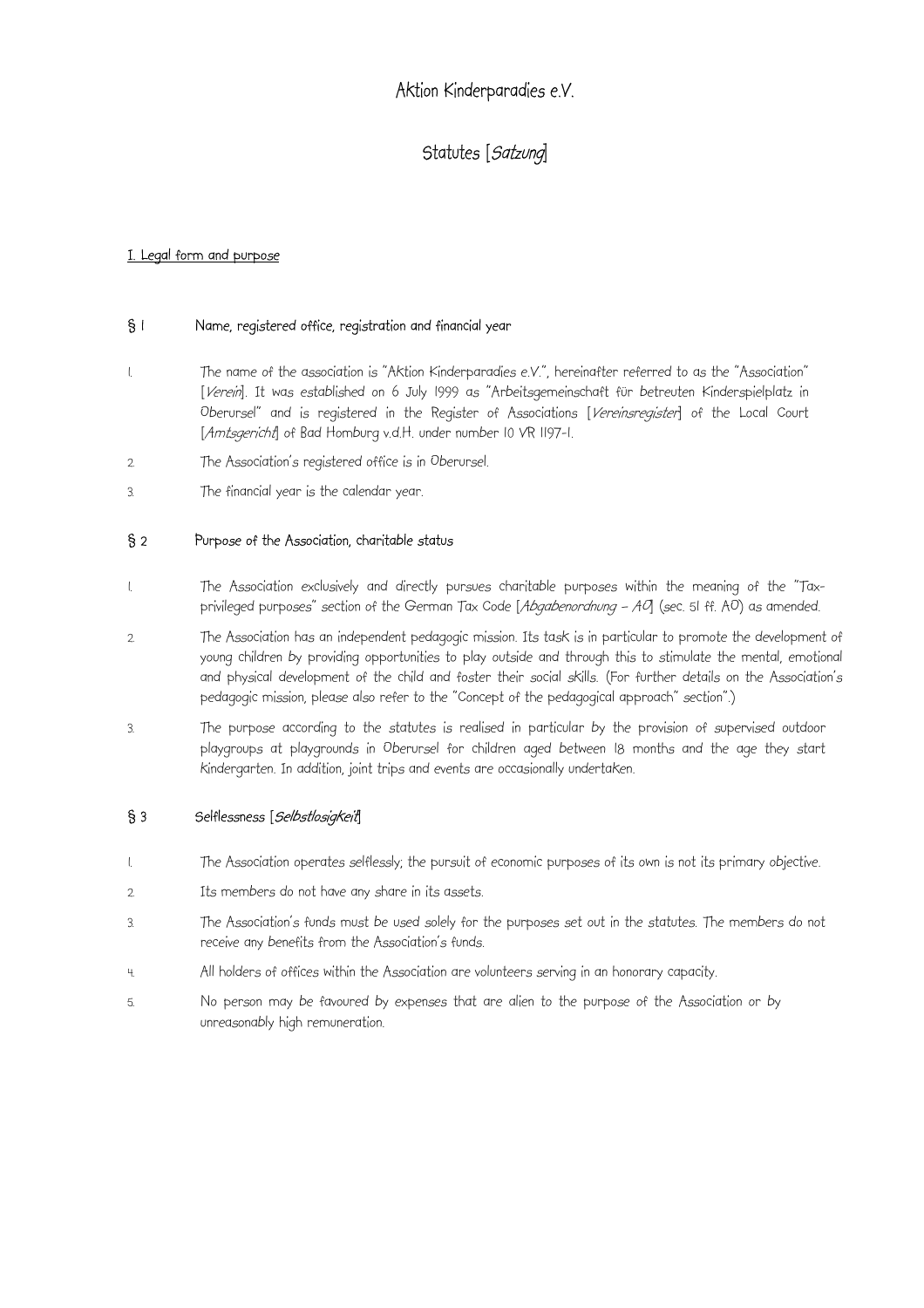### II. Membership

### § 4 Members

- 1. Natural or legal persons with an interest in supporting children and in childcare, and who are prepared to support the goals of the Association, can become members. Anyone can become a member of the Association regardless of their profession, nationality and religion. Members can be individual persons or parents together as a couple.
- 2. The Association has the following members:

- active members (persons with legal custody [Sorgeberechtigte] whose child/children has/have been allocated a childcare place);

- passive members (all ordinary members who are not active members);
- honorary members.

### § 5 Membership, application for childcare places

- 1. The membership application must be submitted in writing, except in the case of honorary members.
- 2. The board decides on admission. Membership begins on the date stated in the decision. No reasons must be given for a rejection.
- 3. The board decides on honorary memberships. Only such persons should be put forward who have made an extraordinary contribution to the Association. Honorary members have the same rights as ordinary members.
- 4. With submission of the membership application, the statutes of the Association, the fee schedule, and the concept of the pedagogical approach are deemed accepted.
- 5. The nature, amount, due date and method of payment of joining fees, membership fees, childcare fees and other fees as well as the provisions on hours to be worked (donating time) are stipulated by the board separately in the fee schedule. The fee schedule does not form part of this statutes. It must be approved by the members at the following general meeting of members [Mitgliederversammlung].

# 6. Childcare places:

Every member is entitled to apply for a childcare place for their child/children who are aged between 18 months and the age they start kindergarten.

Persons submitting an application are obliged to provide information about the child the place is being applied for and the legal quardians [Erziehungsberechtigte].

### § 6 Termination of membership and cancellation of the childcare place

- 1. Membership ends if a member leaves the Association, is excluded, dies, or if the Association is dissolved.
- 2. Notice of termination of membership (a member leaving the Association) can only be declared effective as at the end of a calendar year. The notice of termination must have been received in writing by the Association's office or the board by 15 December at the latest.
- 3. Membership of the Association is not affected by the cancellation of a childcare place. The childcare place can be cancelled at any time in writing giving four weeks' notice to the end of the month. With the termination of membership of the Association, the childcare place is likewise automatically cancelled effective the end of the calendar year. If a different date is desired, the childcare place must be cancelled separately.
- 4. The board may decide to exclude a member.

The member should be informed of the decision to exclude them, including the reasons, in writing. If that member opposes the exclusion in writing within a period of one month from receipt of the notification, the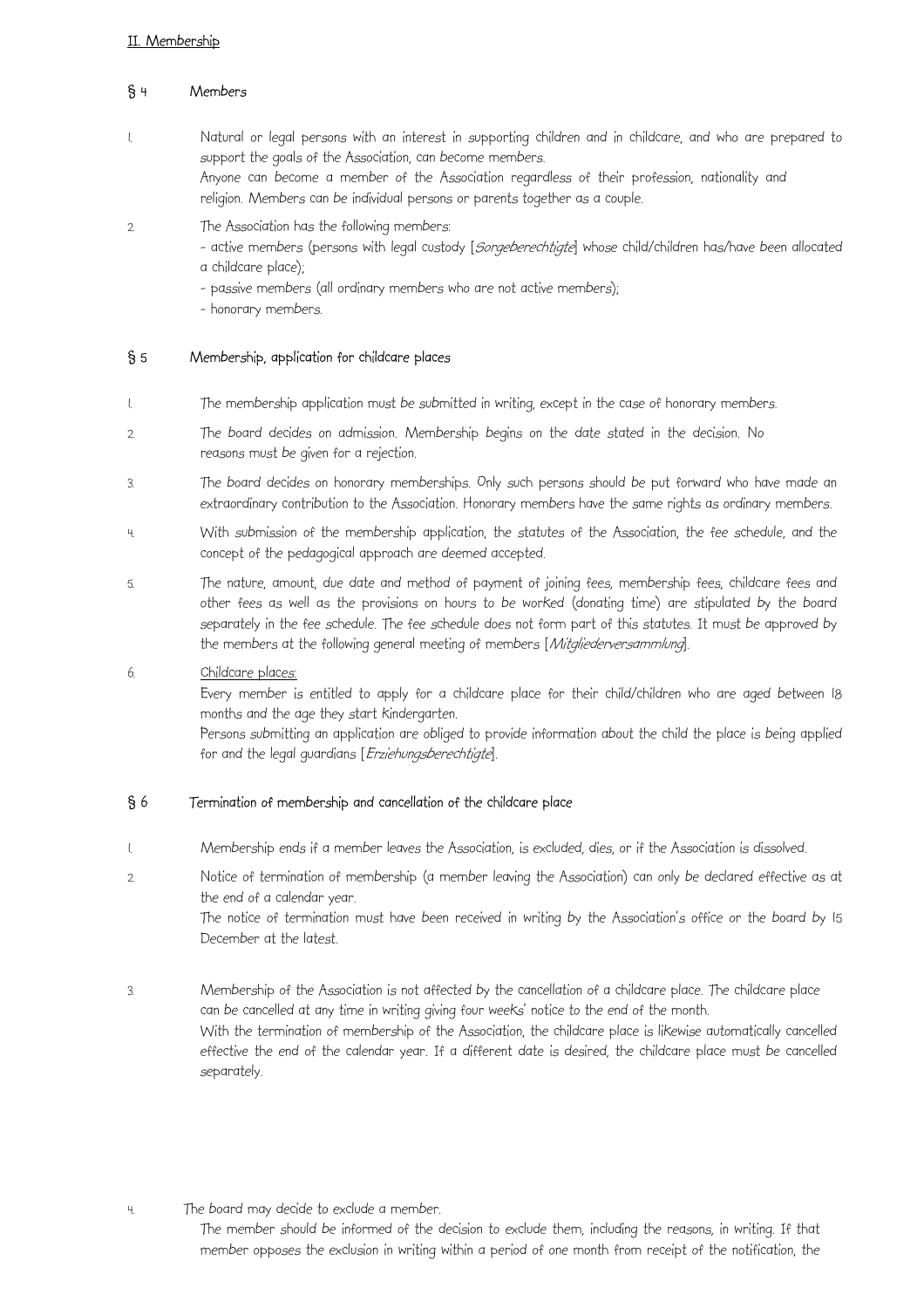general meeting of members decides. Until a decision has been taken by the general meeting of members, the member remains a member.

Exclusion may be considered in particular:

- a. if a member owes membership fees, childcare fees, or has other financial obligations to the Association that are overdue by more than three months and has not paid these outstanding amounts despite a written reminder,
- **b.** if a member has moved without informing the Association of their new address,
- c. if a member no longer enjoys full rights as a citizen [bürgerliche Ehrenrechte] due to dishonourable acts and in the case of conduct damaging to the Association. Conduct damaging to the Association includes in particular acts or failures to act which impact the Association, its purpose and tasks, or its reputation; repeated breaches of the Association's statutes; non-observance of resolutions passed by the general meeting of members or the board.
- 5. With the termination of membership, the member leaving the Association must pay all their debts to the Association, in particular any fees owed, without undue delay. In all other respects, all rights and obligations vis-à-vis the Association cease to exist.

### § 7 Rights and obligations of members

#### The members have the following rights:

Every member has the right to propose motions and to vote at general meetings of members (parents as a couple/legal guardians have one joint vote). Absent members, too, may be elected at the general meeting of members if a written power of attorney is submitted.

Every member who feels their rights have been violated due to an order issued by a member of the board, a body appointed by the board, or a childcare worker has the right to lodge a complaint with the board of the Association.

- 2. Membership rights become dormant if a member has financial obligations to the Association that are overdue by more than three months, despite a written reminder, until these debts have been paid.
- 3. The members have the following obligations:

- the resolutions and orders of the bodies of the Association must be observed;

- all fees pursuant to the fee schedule must be paid on time;

- active members undertake to do childcare duty at the playground to support the childcare workers in line with the agreement within the groups, and to work the required hours (donate time), or donate the stipulated equivalent compensation in kind, to the Association as set out in the fee schedule;

- the instructions given by the Association's childcare workers during the playgroups must be adhered to;

- members must promote the interests of the Association and refrain from anything which could harm the reputation or run counter to the purpose of the Association;

- members must treat property of the Association and places/facilities used by the Association with due care.

# § 8 Liability

1. The childcare workers' duty of care [Aufsichtspflicht] on behalf of the Association commences when they take charge of the children at the respective playground. It ends when the children leave the playground premises with a legal guardian [Erziehungsberechtigte] or another person charged with the task.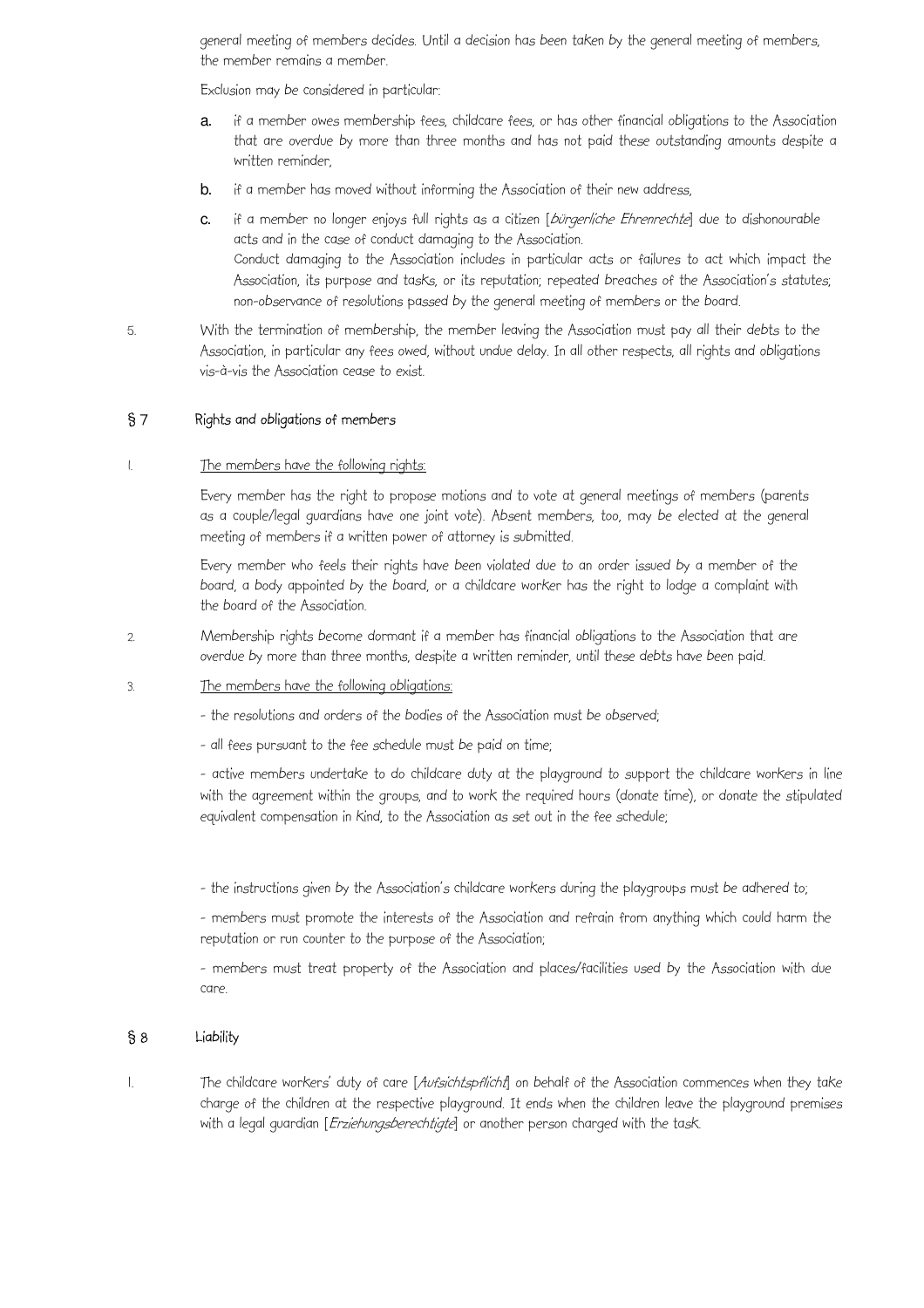- 2. The Association is liable for damage, regardless of what type, incurred by a member or their children resulting from the participation in the childcare provided, the use of Association facilities, or the participation in any other events of the Association, only within the scope of the Association liability insurance [Vereinshaftpflicht].
- 3. The Association is liable for damage caused by a member or their children to third parties or tangible property only within the scope of the Association liability insurance.
- 4. A member can be held liable for damage to Association property caused by the member or their children.

#### III Representation and management of the Association

#### § 9 Association offices

- 1. All Association offices are honorary, voluntary positions (*Ehrenämter*). There are no salaried offices.
- 2. Actual, necessary expenses incurred by the holder of an honorary, voluntary position when exercising their position can be reimbursed.
- 3. If the workload exceeds what can be reasonably expected of a voluntary position, the board may make use of employees.

### § 10 Association bodies

- 1. The association has the following bodies:
	- the general meeting of members [Mitgliederversammlung]
	- the board [Vorstand]
	- the parent representative committee [Elternbeirat].

### § 11 General meeting of members

1. The general meeting of members is the meeting of all members with voting rights, properly convened by the board. It is the Association's highest body.

The ordinary general meeting of members [Jahreshauptversammlung] is held annually and should be convened within the first three months of the calendar year.

- 2. The general meeting of members is convened by the board in writing, specifying the agenda, at least two weeks prior to the date of the meeting.
- 3. Each member of the Association can, until one week prior to the general meeting of members at the latest, file a motion with the board for a motion to be added. The board decides on the inclusion of the motion in the agenda.
- 4. The chairperson [1. Vorsitzende] or a representative chair the meeting.
- 5. All properly convened general meetings of members have a quorum regardless of the number of members present.

Every member present at the general meeting of members is entitled to vote. Every member may cast exactly one vote on the resolutions at the meeting (parents as a couple/legal guardians have one joint vote). Absent members, too, may be elected at the general meeting of members if a written power of attorney is submitted.

6. Votes and elections are open unless a member requests that votes be cast in secret. Resolutions are passed by a simple majority of the votes cast. Abstentions are not included when the votes are counted. A tie is deemed to be a rejection.

> Pursuant to sec. 33 of the German Civil Code [Bürgerliches Gesetzbuch - BGB], amendments to the statutes can be resolved only by a majority of three quarters of the votes cast.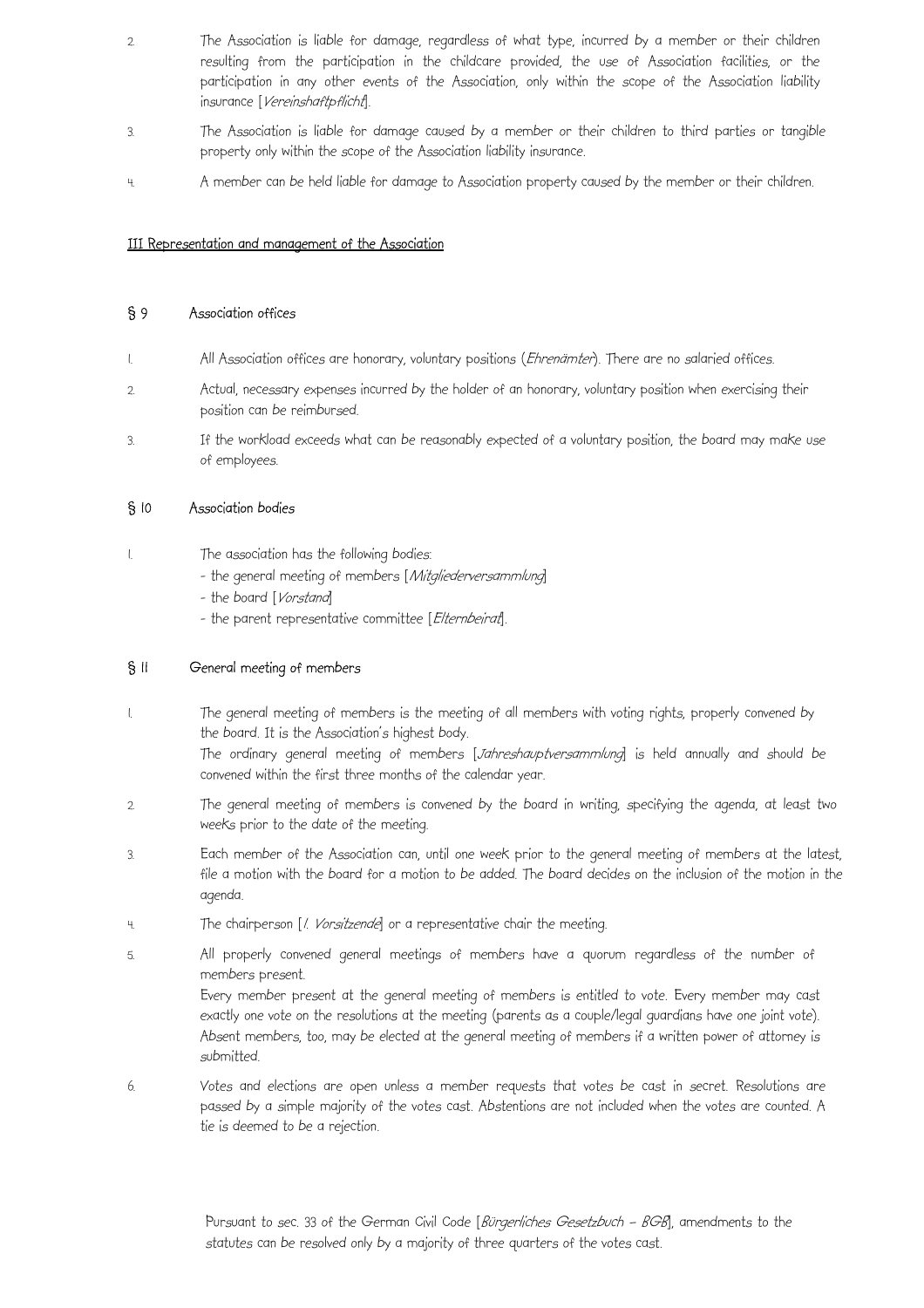- 7. A record must be prepared of the resolutions of the general meeting of members, which must be signed by the person chairing the meeting and the minutes taker.
- 8. Extraordinary meetings take place if the interests of the Association so require and/or if at least 20% of the members submit a written request for one, stating their reasons. At such meetings, resolutions may be passed only on the points listed in the invitation. In all other respects, the same provisions apply to extraordinary meetings as to ordinary meetings.
- 9. The task of the general meeting of members is to decide on:
	- the acceptance of the annual reports presented by the board
	- the approval of the minutes of the previous year's general meeting of members
	- the acceptance of the accounts
	- the formal approval of the board's actions
	- the election of the board members
	- the election of the auditors
	- statutes-related matters
	- other motions

### § 12 Board

- 1. The managing board [geschäftsführender Vorstand] pursuant to sec. 26 BGB comprises:
	- the chairperson [1. Vorsitzende],
	- the deputy chairperson [2. Vorsitzende],

- two representatives of the town of Oberursel, one of whom should be the head of childrens' affairs [Kinderbeauftragte] of the town of Oberursel.

- 2. In addition, the extended board [erweiterter Vorstand] comprises four to eight non-managing board members.
- 3. Where simply the term "board" [Vorstand] is used in these statutes, it refers to the extended board.
- 4. The managing board is responsible for representing the Association pursuant to sec. 26 BGB and for managing the Association's business. Two members of the managing board are entitled to jointly represent the Association. Exemption from sec. 181 BGB is ruled out: members of the managing board are not permitted to represent the Association on their own account.
- 5. The tasks of the entire board [Gesamtvorstand] are, in particular:
	- implementing resolutions of the general meeting of members;
	- conducting the Association's business (in particular member administration and the organisation of the childcare places), to the extent the general meeting of members is not responsible for this pursuant to the statutes;
	- discussing and passing resolutions on all matters;
	- preparing and holding events, unless they are the responsibility of other committees;
	- managing the finances and the Association's assets;
	- preparing the annual reports;
	- convening and preparing the general meetings of members.

Furthermore, the board is responsible for all other tasks assigned to it in these statutes.

- 6. All members of the board are each elected for one year by the general meeting of members. Re-election is permitted.
- 7. Only members of the Association can be members of the board. Membership of the board ends with the termination of membership of the Association.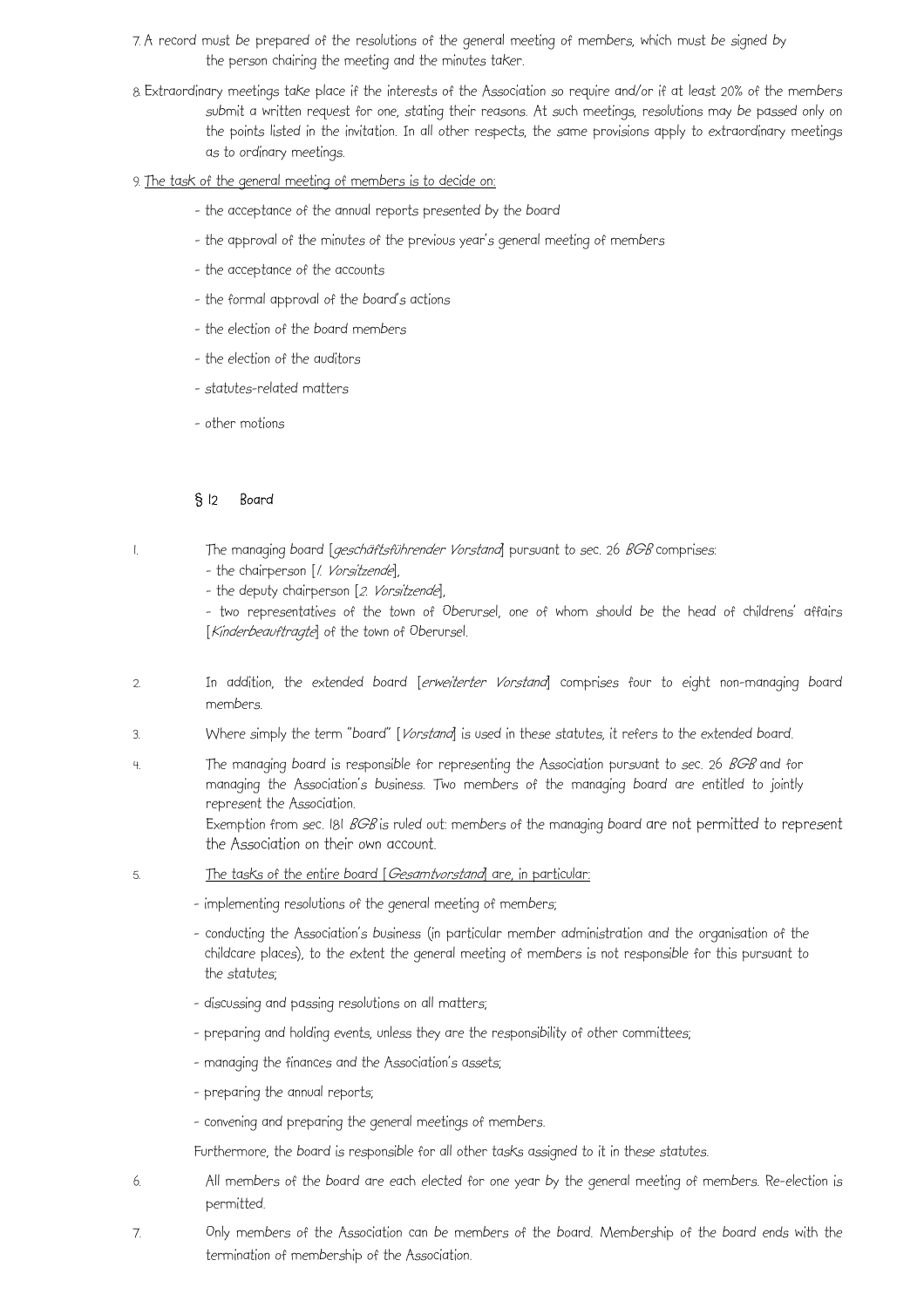- 8. Following the expiry of the regular term of office, a board member remains in office until a successor is elected. If a board member leaves their position prematurely, the board may appoint a member of the Association to the board until the next election.
- 9. The board meets at least six times per year.
- 10. The board has a quorum if at least half of the board members are present. Resolutions are passed by simple majority. In the event of a tie, the chairperson has the casting vote. If they are absent, the deputy chairperson has the casting vote.
- 11. Resolutions passed by the board must be recorded.
- 12. The board decides by resolution on the distribution of individual tasks. It can use working groups to perform work in particular areas.
- 13. The board members must maintain confidentiality with respect to the matters they become aware of in this role.

This also applies for the period after their term of office.

# § 13 Parent representative committee [Elternbeirat]/parent representatives [Gruppensprecher]

1. A parent representative committee is formed to involve the parents in the Association and to support the board.

The committee comprises the elected parent representatives of the six playground groups.

- the parent representative of the Bommersheim playground
- the parent representative of group I of the Camp King playground
- the parent representative of group II of the Camp King playground
- the parent representative of group I of the Kleine Schmieh playground
- the parent representative of group II of the Kleine Schmieh playground
- the parent representative of the Stierstadt playground.
- 2. The parent representative and a deputy are elected by the active members of each respective playground group.

The election should take place during a parents evening, if possible directly following the summer holidays. The term of office is one year. Re-election is permitted.

All active members of the respective group must be informed of the election date one week prior to the election.

- 3. The election is decided by simple majority of the members present. The legal guardians of a child have one joint vote. The election is open unless a member requests that votes be cast in secret.
- 4. Parent representatives and their deputies must be active members of the respective playground group. If a parent representative ceases to be an active member prior to the end of their period of office, the deputy takes over the duties until the end of the term of office. If the deputy also leaves, an election must be held as soon as possible at a parents evening.
- 5. The tasks of the parent representative committee are, in particular:
	- presenting issues and opinions from the respective parent group to the childcare workers and the board;
	- informing the parents about resolutions passed by the board;
	- advising and supporting the board in its work.
- 6. The parent representative committee should be informed and heard by the board regularly and in detail,
	- in particular as regards
	- organisational issues concerning childcare at the playgrounds;
	- fundamental issues concerning the pedagogical concept and its implementation;
	- setting the childcare fees.

For this reason, the parent representative committee is invited as an advisory body regularly, however at least three times per year, to the board meetings.